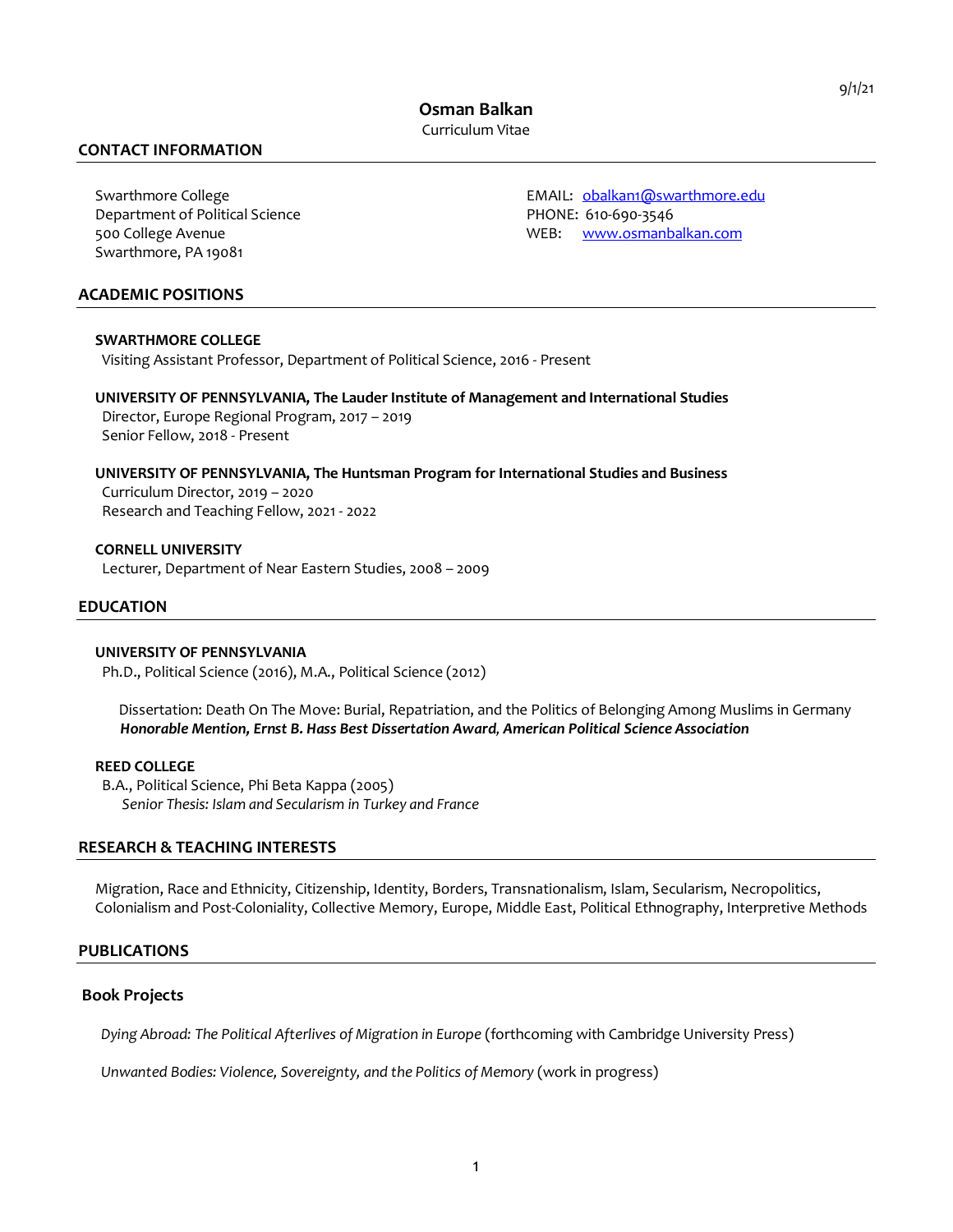# **Journal Articles**

- "The Transnational Afterlives of European Muslims." *Comparative Studies of South Asia, Africa, and the Middle East*. Vol. 42, No. 1. May 2022 (Forthcoming).
- "The Islamic Deathscapes of Germany." *Project on Middle East Political Science*. Vol. 32 (2018): Pgs. 39 43.
- "Charlie Hebdo and the Politics of Mourning." *Contemporary French Civilization.* Vol. 41, No. 2. (2016): Pgs. 253-271.
- "Between Civil Society and the State: Bureaucratic Competence and Cultural Mediation Among Muslim Undertakers in Berlin." *Journal of Intercultural Studies*. Vol. 37, No 2. (2016): Pgs. 147 – 161.
- "Burial and Belonging." *Studies in Ethnicity and Nationalism*. Vol. 15, No. 1. (2015): Pgs. 120 134.

# **Book Chapters**

- "The Cemetery of Traitors." In *Turkey's Necropolitical Laboratory: Democracy, Violence, Resistance*. Ed. Banu Bargu. Edinburgh University Press, 2019: Pgs. 232 – 252.
- "Not In My Graveyard: Citizenship, Memory, and Identity in the Wake of the Boston Marathon Bombing." In  *The Democratic Arts of Mourning: Political Theory and Loss*. Eds. David McIvor and Alexander Hirsch. Lexington Press, 2019: Pgs. 83 -101.
- "Until Death Do Us Depart: The Necropolitical Work of Turkish Funeral Funds in Germany." In *Muslims in the UK and Europe*. Ed. Yasir Suleiman. Cambridge University Press, 2015: Pgs. 19 – 28.

# **Other Publications**

- "Death Interrupted: Mourning Across Borders in the Wake of COVID-19." SSRC *The Immanent Frame.* Sep 2, 2021.
- "Bring Out Your Dead: Corpses and the Limits of Sovereign Power in James Martel's *Unburied Bodies*."  *Theory & Event*. Vol. 22, No. 4. (2019): Pgs. 1125 – 1127.
- "Disorder at the Border: Europe's Migrant Crisis in Comparative Perspective." (Editor's Introduction for Symposium)  *Studies in Ethnicity and Nationalism.* Vol. 16, No. 1. (2016): Pgs. 118 -120.
- Review of *Islam and the Politics of Culture: Memory, Aesthetics, Art*. Eds. Frank Peter et al. *Review of Middle East Studies*. Vol. 49, No. 2. (2015): Pgs. 200 – 202.
- Kurtar Tanyilmaz. "The Deep Fracture in the Big Bourgeoisie of Turkey." In *The Neoliberal Landscape and the Rise of Islamic Capital.* Eds. Nesecan Balkan et al. Berghahn Books, 2014. (Translation: Turkish to English)
- "Alcohol." In *Encyclopedia of Islam in the United States*. Ed. Jocelyn Cesari. Greenwood Press, 2007. Pgs. 48 50.
- Ülker Gökberk. "Mekan Olarak Geçmiş: Walter Benjamin'in Das Passagen-Werk Çalışmasının İstanbul'un Eski Levanten Semtlerindeki Yankıları." In *Bellek, Mekan, Imge.* Multilingual Press, 2006. (Translation: English to Turkish)

# **AWARDS**

| 2020 | President's Racial Justice Award, Swarthmore College                                             |
|------|--------------------------------------------------------------------------------------------------|
| 2017 | Ernst B. Haas Best Dissertation Award, Honorable Mention, American Political Science Association |
| 2016 | Best Graduate Student Paper Award, American Anthropological Association                          |
| 2014 | Presidential Leadership Award, University of Pennsylvania                                        |
| 2013 | Alvin Z. Rubenstein Memorial Award for Graduate Student Teaching, University of Pennsylvania     |
| 2005 | Phi Beta Kappa, Reed College                                                                     |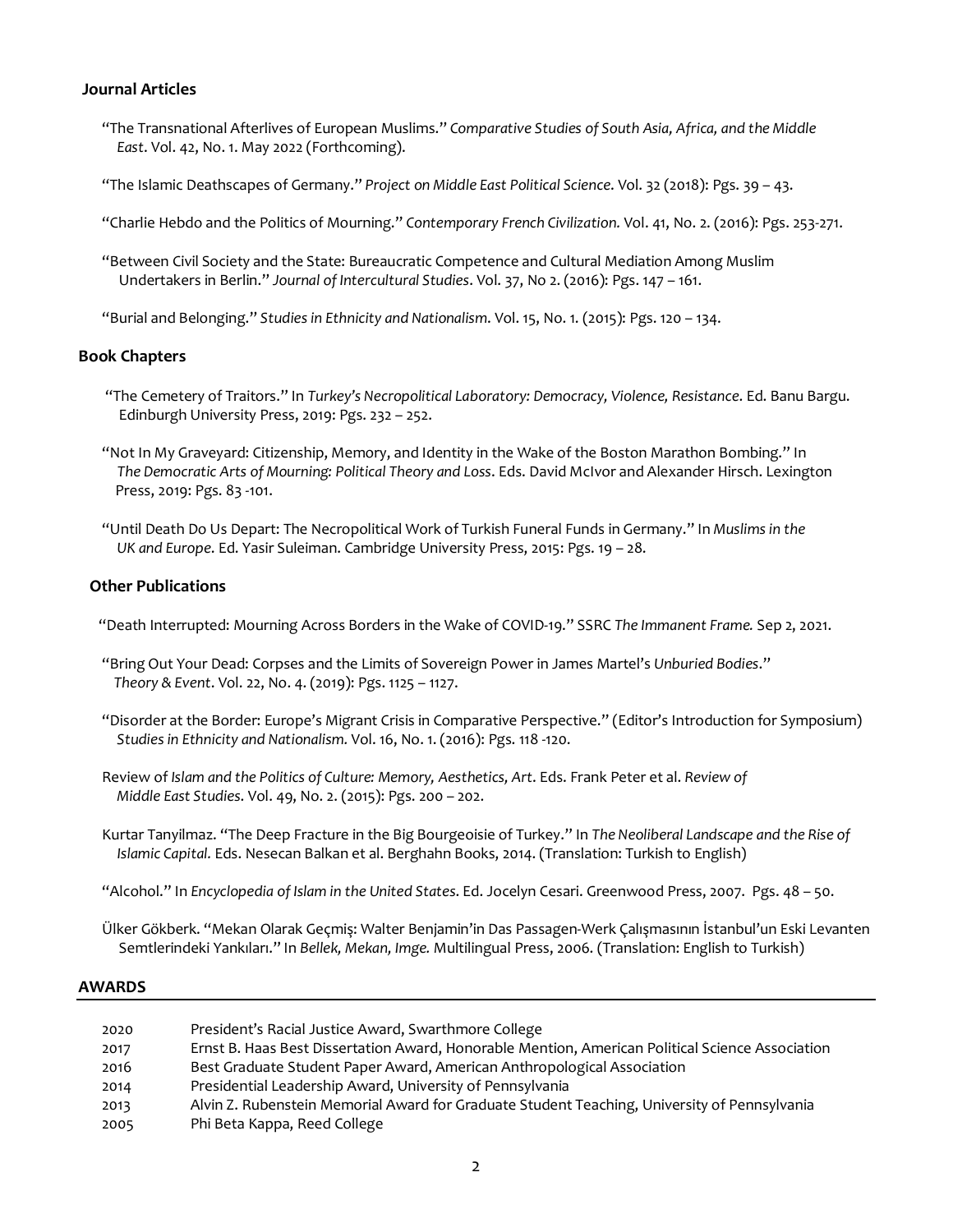# **GRANTS & FELLOWSHIPS**

 2021 – 22 Andrew W. Mellon Faculty Development Grant, Tri-College Faculty Forum – 21 Lang Center for Civic & Social Responsibility Engaged Scholarship Grant, Swarthmore College – 20 Lang Center for Civic & Social Responsibility Engaged Scholarship Grant, Swarthmore College – 19 Andrew W. Mellon Faculty Development Grant, Tri-College Faculty Forum – 18 Andrew W. Mellon Faculty Development Grant, Tri-College Faculty Forum – 16 SAS Dissertation Completion Fellowship, University of Pennsylvania – 16 Graduate Fellowship for Teaching Excellence, University of Pennsylvania Deutscher Akademischer Austausch Dienst (DAAD) Research Grant Penfield Dissertation Research Fellowship, University of Pennsylvania, Trans-Atlantic Summer Institute in European Studies Fellowship, University of Minnesota

### **INVITED TALKS (2016 – 2021)**

**University of Coimbra**, Ancient Necropolitics Conference. "Sovereign Power, Necropolitics, and the Limits of the Human." (Keynote Address, June 2021)

**Harvard University,** Immigration Initiative at Harvard (IIH). "Reimagining Borders: Art, Activism, and the Politics of Commemoration." (April 2021)

**University of Pennsylvania**, Lauder Institute of Management and International Studies. "How to think (and not think) about Islam and Politics." (February 2021)

 **University of Texas, Austin**, "Bodies Across Borders" (April 2020). Canceled due to COVID-19.

 **University of Pennsylvania**, Lauder Institute of Management and International Studies. "Adaptable Authoritarianism: Turkey, Russia, and the European Union in a Shifting Global Order" (November 2019)

**Brown University**, Center for Middle East Studies. "The Political Afterlives of Dead Migrants" (September 2019)

 **Columbia University**, Institute for Religion, Culture, and Public Life. "The Biopolitics of Borders: Death, Deterrence, Resistance" (September 2019)

 **Boston University**, Institute on Culture, Religion, & World Affairs. "Finding Religion in the Cemetery" (April 2019)

 **University of Pennsylvania**, Andrea Mitchell Center for the Study of Democracy. "Is Immigration Good or Bad for Democracy?" (November 2019)

**Radboud University**, Centrum voor Thanatologie. "Death in the Diaspora" (November 2018)

**Swarthmore College**, "The Jamal Khashoggi Tragedy and Its Implications for the Middle East" (October 2018)

 **University of Arizona**, School of Middle Eastern and North African Studies. "Mortuary Practices of Turkish and Kurdish Communities in Germany" (March 2018)

 **Pomona College**, Political Science Department. "The Political Afterlives of Terrorism in Europe" (November 2017)

 **Haverford College**, Peace Justice and Human Rights Program. "The Right to Have Rites" (November 2017)

**Bryn Mawr College**, Tri-College Political Theory Workshop. "The Cemetery of Traitors" (March 2017)

 **University of Copenhagen**, Dept of Political Science. "Charlie Hebdo and the Politics of Mourning" (December 2016)

 **Université du Québec à Montréal**, Faculté des Sciences Humaines, "Repatriation, Burial, and the Politics of Belonging among Muslims in Germany," (November 2016)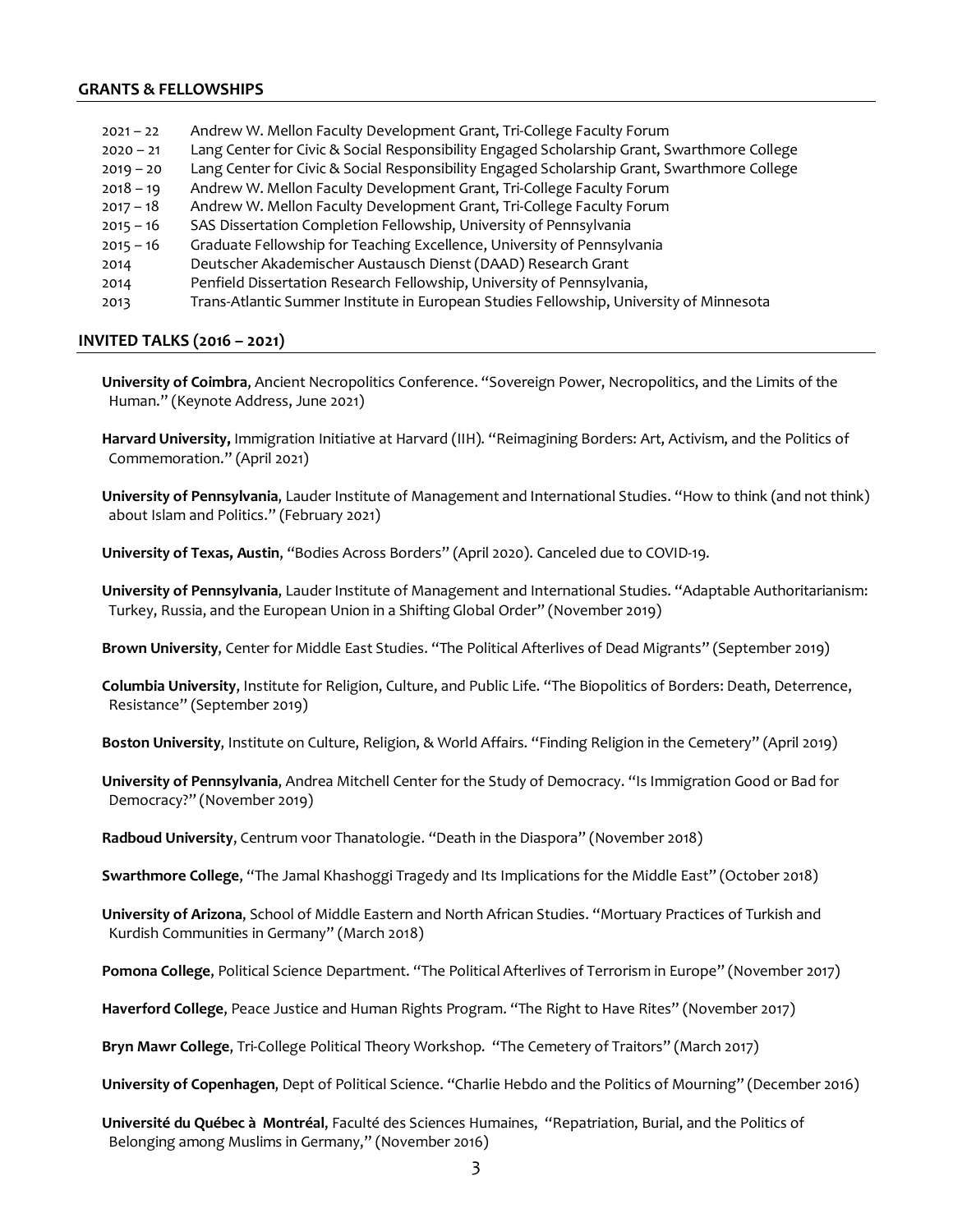# **CONFERENCE PRESENTATIONS (2017 – 2021)**

| 2021 | American Political Science Association                                                                                                                                                                                                                                                      |
|------|---------------------------------------------------------------------------------------------------------------------------------------------------------------------------------------------------------------------------------------------------------------------------------------------|
| 2020 | American Political Science Association, Middle East Studies Association                                                                                                                                                                                                                     |
| 2019 | American Political Science Association, Western Political Science Association, Middle East Studies<br>Association, Migration, Identity, and Politics in Europe Conference, Philadelphia Europeanists Workshop                                                                               |
| 2018 | American Political Science Association, Council for European Studies, Project on Middle East Political<br>Science "Islam in Europe and the United States" Conference, International Migration, Integration, and<br>Social Cohesion in Europe Conference, Philadelphia Europeanists Workshop |
| 2017 | American Political Science Association, International Studies Association, Philadelphia Europeanists<br>Workshop                                                                                                                                                                            |

# **PROFESSIONAL SERVICE**

#### **American Political Science Association**

| $2021 - 22$    | Chair, Hayward Alker Award Committee, Interpretive Methodologies and Methods Section         |
|----------------|----------------------------------------------------------------------------------------------|
| Summer 2021    | Co-Leader, APSA MENA Workshop, Visuality and the Creation of Liminal Spaces of Participation |
| $2021 - 2023$  | Executive Council Member (elected), Migration and Citizenship Section                        |
| $2018 - 2020$  | Executive Council Member (elected), Migration and Citizenship Section                        |
| 2017 – Present | Co-Founder, Political Ethnography Working Group                                              |

### **Academic Journals**

|               | 2017 - Present Associate Editor, Communications Team, International Political Sociology |
|---------------|-----------------------------------------------------------------------------------------|
| $2016 - 2019$ | Associate Editor, Special Features Section, Studies in Ethnicity and Nationalism        |

Manuscript Reviewer for: *European Journal of International Relations*, *International Political Sociology*, *New Political Science, Theory & Event, Studies in Ethnicity and Nationalism*, *Environment, Space, and Place, Journal of Intercultural Studies*, *Mortality*, *Museum Anthropology*, *Journal of Planning Education and Research, Diversité Urbaine*.

### **DEPARTMENTAL & CAMPUS SERVICE**

#### **Advising, Committees, and Mentorship**

| $2020 - 2022$  | Faculty Advisor / Committee Member, Mellon Mays Undergraduate Fellowship, Swarthmore |
|----------------|--------------------------------------------------------------------------------------|
| $2017 - 2019$  | Lead Faculty Participant, Friends, Peace, and Sanctuary Program, Swarthmore          |
| 2016 – Present | Faculty Mentor, Richard Rubin Scholar Mentorship Program, Swarthmore                 |
|                | 2016 – Present Campus Advisor, Critical Languages Scholarship Program, Swarthmore    |

### **Workshops, Events, and Lecture Series**

| 2020 - Present   | Co-Organizer, Post-Colonial Working Group, Tri-College Consortium                  |
|------------------|------------------------------------------------------------------------------------|
| $2019 - 2020$    | Organizer, Global Mobilities Lecture Series, Swarthmore                            |
| $2018 - 2019$    | Organizer, Contending Visions of the Middle East Lecture Series, Swarthmore        |
| $2017 -$ Present | Organizer, Global Ethnographies Workshop, Tri-College Consortium                   |
| $2017 - 2018$    | Co-Organizer, Searching For Sanctuary: Borders, Migration, and Human Rights Series |
| 2016 - 2017      | Organizer, Borders and Migration Faculty Colloquium, Tri-College Consortium        |
| 2016 - Present   | Organizer, Culture and Identity in Europe Lecture Series, Swarthmore College       |
| $2015 - 2016$    | Coordinator, Penn-Temple European Politics Colloquium, UPenn and Temple U          |
| 2014             | Organizer, Ruptures, Penn Political Science Graduate Conference                    |
| $2013 - 2014$    | Organizer, Political Theory Graduate Workshop, University of Pennsylvania          |
| $2012 - 2014$    | Organizer, Social Theory Workshop, University of Pennsylvania                      |